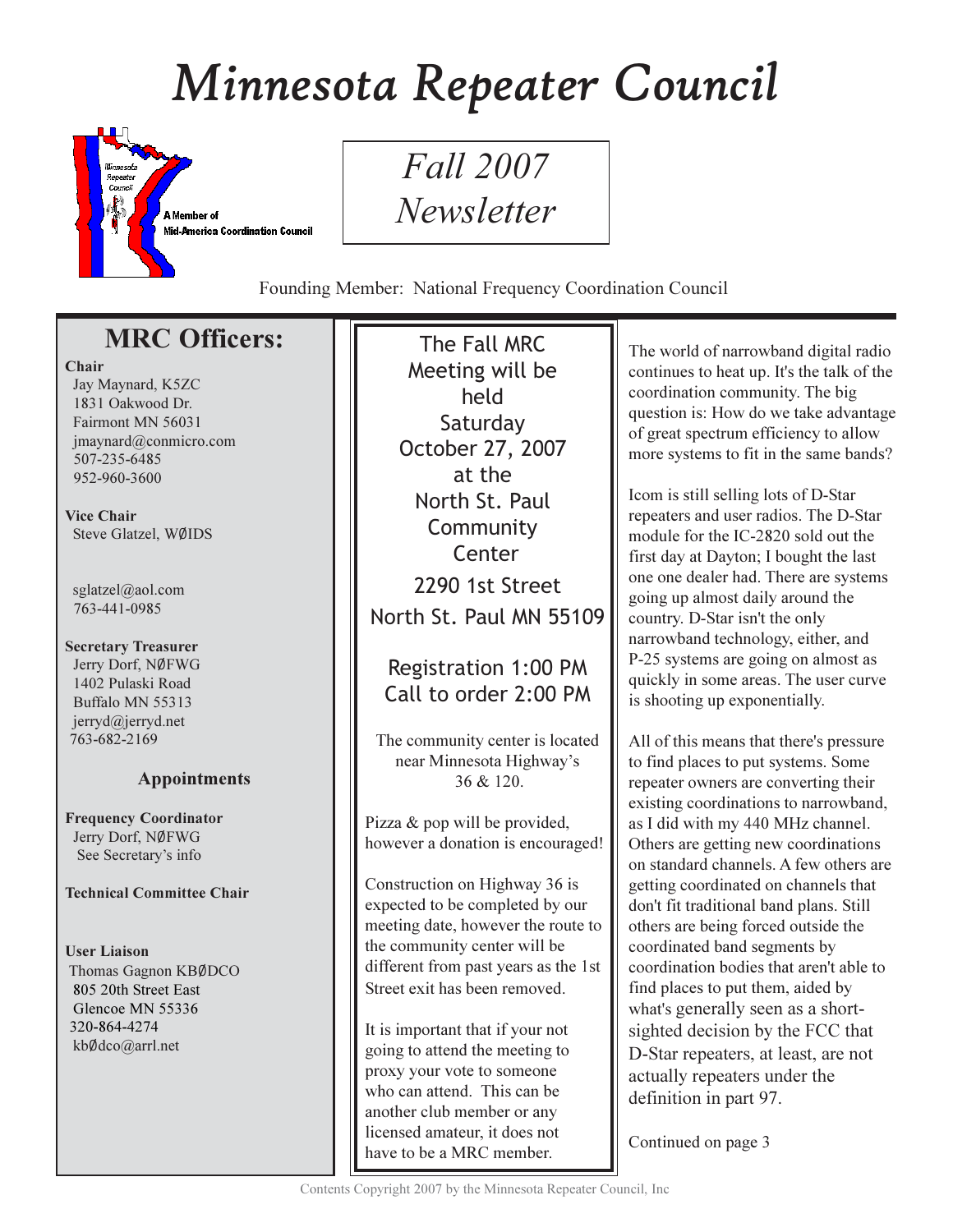## **Annual Election of officers**

At the fall meeting we need to elect or re-elect the officers. At this time the chair  $\&$  sec-treas have agreed to run for office. Vice Chair position is open.

## **Waiting List**

| Greg Kitchak   | N0GEF | 2-meters Crown |                       |
|----------------|-------|----------------|-----------------------|
| Bruce Williams | N0VOW |                | 2-meters Wyoming Twsp |

#### **New Coordinations**

| ATV Repeater (crossband) 426.250 |               | input     |           |
|----------------------------------|---------------|-----------|-----------|
| <b>NEW BRIGHTON</b>              | <b>NONMB</b>  | 910.2500  | 24-Jun-07 |
| <b>NEW BRIGHTON</b>              | <b>NONMB</b>  | 1253.250  | 24-Jun-07 |
| <b>Voice Repeaters</b>           |               |           |           |
| <b>OGILVIE</b>                   | <b>KD0CI</b>  | 147.2400  | 30-Jul-07 |
| <b>BIG BEND</b>                  | <b>KC0TWQ</b> | 147.1200  | 01-Jun-07 |
| <b>ST. PAUL</b>                  | <b>NONKI</b>  | 443.1000  | 25-May-07 |
| <b>GRAND MARAIS</b>              | <b>W0BBN</b>  | 444.9250  | 15-May-07 |
| <b>STATEWIDE</b>                 | <b>NOGEF</b>  | 443.7000  | 09-May-07 |
| <b>FAIRMONT*</b>                 | K6ZC          | 1284.5000 | 26-Apr-07 |
| <b>FAIRMONT*</b>                 | K6ZC          | 146.9700  | 26-Apr-07 |
| <b>COHASSET</b>                  | <b>KB0CIM</b> | 146.9850  | 09-Apr-07 |
| <b>COHASSET</b>                  | <b>KB0CIM</b> | 444.1500  | 09-Apr-07 |
| <b>SEBEKA</b>                    | <b>NOWN</b>   | 147.3300  | 16-Mar-07 |
| <b>BLOOMINGTON*</b>              | <b>K0UW</b>   | 145.2500  | 16-Mar-07 |
| <b>BLOOMINGTON*</b>              | KOUW          | 1286.0000 | 16-Mar-07 |

\* Indicates DSTAR

## **MRC Resources on the Internet**

MRC Webpage http://www.mnrepeaters.org http://www.mrc.gen.mn.us

MRC Mailing list:

This mailing list is for announcements and general discussion of MRC events, policy and operations. Currently it is un-moderated and open to all. Sign up at:

http://mailman.qth.net/mailman/listinfo/mrc

Don't forget to change your email program to "plain text" before you try to send anything. Messages with HTML or other fancy print will come through blank if you don't make the change.... Also do not include attachments!

## **Secretary, Treasurers & Coordinators Notes**

Fall updates have been mailed around the first week of August, please check them for accuracy and return them via mail or in person at the fall meeting

As of this newsletter no coordinations or applications have been received for D-STAR or other digital systems under the proposed plan. We know there are some systems on the air waiting for us to finalize the plans. We need to look at the IL plan as WAR has adopted it and is sending out proposals under it.

Overall the coordination process has been moving smoothly and no issues have been noted.

We have a higher than normal number of members who have not paid dues at this time so check your membership dates. Also a high number of outstanding repeater update forms.

At the fall meeting I will be bringing summery of where the MRC has been spending funds along with the income.

With price increases by the postal service, meeting rooms along with our paying for internet hosting services we need to look at the future.

This newsletter has been printed in house as a cost savings measure along with being able to control the delivery time. When I first started we printed the newsletter at Kinko's for \$164. I then moved to Custom Business forms, they do a good job and at the time very responsive. Last time they took almost 10 days to turn it around along with wanting a signed proof returned. Kinko's does a good job turning things arround FAST, however they hand folded and charged accordingly. CBF does a very good job overall however we are a small customer and they use our newsletter as a filler. I'm considering this time a test run to see how it works out.

As this goes to the printer, I do not have a printable map of the area arround the community center. I have looked at the engineering maps and note that the community center is now at the end of a dead end. Construction should be completed by the meeting date.

The detour directions are as follows:

#### From the West:

Use the White Bear Avenue exit off Hwy 36. Take a right on White Bear Avenue and continue to County Road B (South Avenue). Take a left on County B and continue two blocks to 7th Avenue (5 way stop). Turn on 7th Avenue and continue to 1st Street and take a left on 1st Street to center.

#### From the East:

Turn left off of Hwy 36 on Century Avenue. Continue on Century Avenue to 7th Avenue and take a right on 7th. Continue to 1st Street and take a right on 1st Street.

See you at North St. Paul, 73's Jerry N0FWG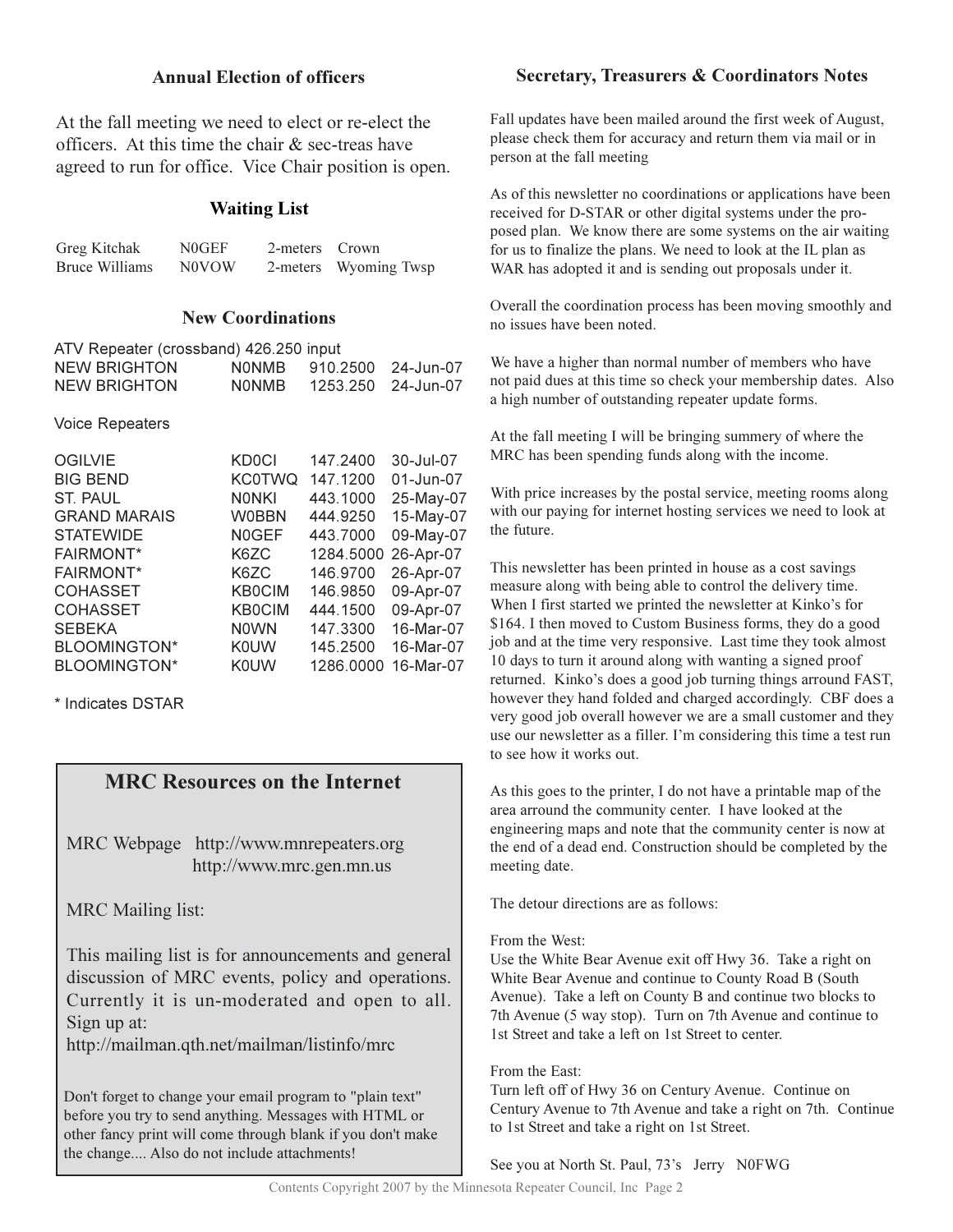#### Continued from page 1

It's a big mess. Fortunately, the coordination community is actively looking for answers. The NFCC meeting at Dayton was pretty much taken up with this one discussion.

Bob Shepard, KA9FLX, of the Illinois Repeater Association came up with an innovative, well thought out plan to help take advantage of narrowband digital systems' spectrum efficiency. The diagram below shows the heart of the proposal, which is to put two narrowband signals in the spectrum taken up by one analog FM system by moving their carrier frequency off of the channel center. The diagram shows the worst case, that of a 20 kHz channel on 2 meters. Even in this case, the signals still fit with room left over. It's even easier on a 25 kHz UHF channel, where the offset from center is  $6.25$  kHz.

I'll pick an example out of thin air. Let's say that 145.25 is available. Instead of putting a narrowband system on that frequency, the Illinois plan would move it up to 145.255 or down to 145.245 - and leave the other frequency of the two available for another system. Presto, instant channel!

The system is still 15 kHz away from its neighbor on 145.27 or 145.23, and better yet, is even less likely to cause interference than an analog system 15 kHz away would be.

The real beauty of this plan is that it doesn't affect anyone but the folks using the new technology. All emissions are within the spectrum footprint of the analog system that would otherwise go there. The one real drawback is that it needs channels at least 20 kHz wide, so it would only work here on 2 meters in the 144.5-145.5 segment. That's not a problem on UHF, of course.

Wisconsin and Illinois have adopted this plan provisionally, and we've already received proposed coordinations based on it. (That's why I picked 145.25: the first one we got is for 145.255.) You can read all about it by going to the IRA's web page at http://www.ilra.net and following the link to the IRA's Digital Migration Guidelines (either the PDF or PowerPoint documents). I believe the MRC should look closely at this plan, and then adopt it provisionally, so we can gain more experience with how it works in the real world.

I hope I'll see you all in October. Thanks and 73...Jay



Copyright Illinois Repeater Association 2006,2007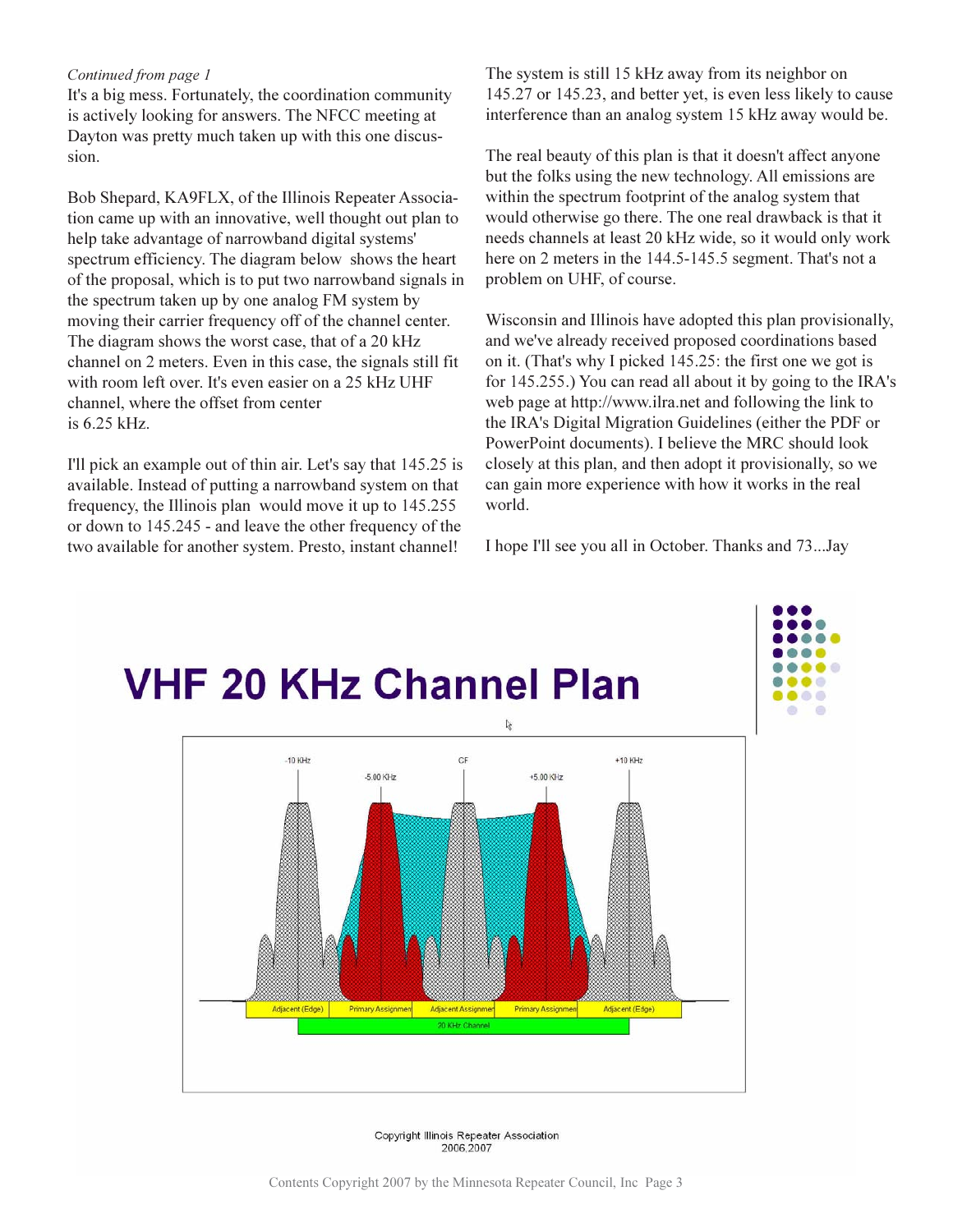## **Minutes of the Minnesota Repeater Council**

Spring meeting held On April 28, 2007 Held at Lakes Area Recreational Center Alexandria Minnesota

Call to order by Secretary Jerry Dorf , N0FWG at 1:00PM due to chairman's arrival being delayed.

Introduction of officers & members made.

Quorum was meet with a total of 67 members in good standing on the roster, 23 in attendance, 7 non-metro at the start of the meeting.

#### **Individual announcements:**

Duluth Hamfest May 5

#### **Secretary & Treasurer's report: Jerry Dorf N0FWG**

Reports presented to membership in the newsletter, and handout. A motion was made to accept, seconded and passed.

#### **Frequency coordinator: Jerry Dorf**

Reports presented to membership in the newsletter, and handout.

Chairman Jay Maynard K5ZC took over meeting at this point.

#### **Chairman's Report:**

Jay as of late 2006 is now the president of the NFCC with a meeting at Dayton. Nothing significant is occurring with the MRC at this point.

#### **Technical Committee:**

Volunteers are being sought for the technical committee, if interested contact a officer.

#### **New Members:**

 Al Bennefeld, K0GCY Associate North Dakota Frequency Coordinator Jim Johnson, KB0CIM Regular Ben Franske, K0BEN Regular U o fM Radio Club Motion to approve, seconded motion passed

#### **Old Business:**

Coordinator is still waiting for a channelized 900 & 1.2G band plan from the planning committee. Jay has worked with Doug Reed to make a list of 1.2GHz channels. 900MHZ is still being worked on.

IRLP & Echolink ID's 2007/2008 ARRL repeater directory will not be published Motion made that the MRC take out a full page add in the next ARRL Repeater Directory showing useful information about echolink and other information to be determined by the MRC. Seconded, motion failed.

DSTAR: Discussion on the 7 items as published

Motion to accept the coordinators recommendations to adopt items 1, 2, 3, 4 and 7 until the fall 2007 MRC meeting. Motion seconded. Motion to strike the last sentence from item 7, seconded. Motion fails Motion to amend that items 1, 2, 3, 4 and 7 be conditionally adopted until the Fall 2007 meeting, at that time they will be terminated unless re-adopted. Motion seconded, Passed. Vote on original motion, passed.

Part 97 revisions, no apparent changes in MRC policy are needed to reflect changes in part 97 rules.

#### **New Business:**

Motion to De-coordination of Esko 442.600 N0NXA repeater, notice has been mailed out via certified mail. Moved and seconded. Passed. Certified letter, has been mailed to Richard Donlon Jr, K0RMR, he has responded transferring control to Scott KC0OMC motion to grant Scott a 6 month with 1 possible extension as if it was construction.

Motion to adopt as policy, when a repeater is moved or significant changes are made; the coordination date is reset to the current date. When a repeater is surrendered all associated links are also removed at the same time if they are not specifically surrendered. Seconded, motion passed.

#### **Fall Meeting: Metro location:**

No other offers were heard for a different location so the Fall meeting will be held on October 27, 2007 at the North St. Paul Community Center. This is the annual meeting where we will elect board members. Motion to hold meeting at North St. Paul, seconded & approved.

Meeting Adjourned at 3:26 pm

Jerry Dorf, N0FWG Secretary Treasurer Minnesota Repeater Council, Inc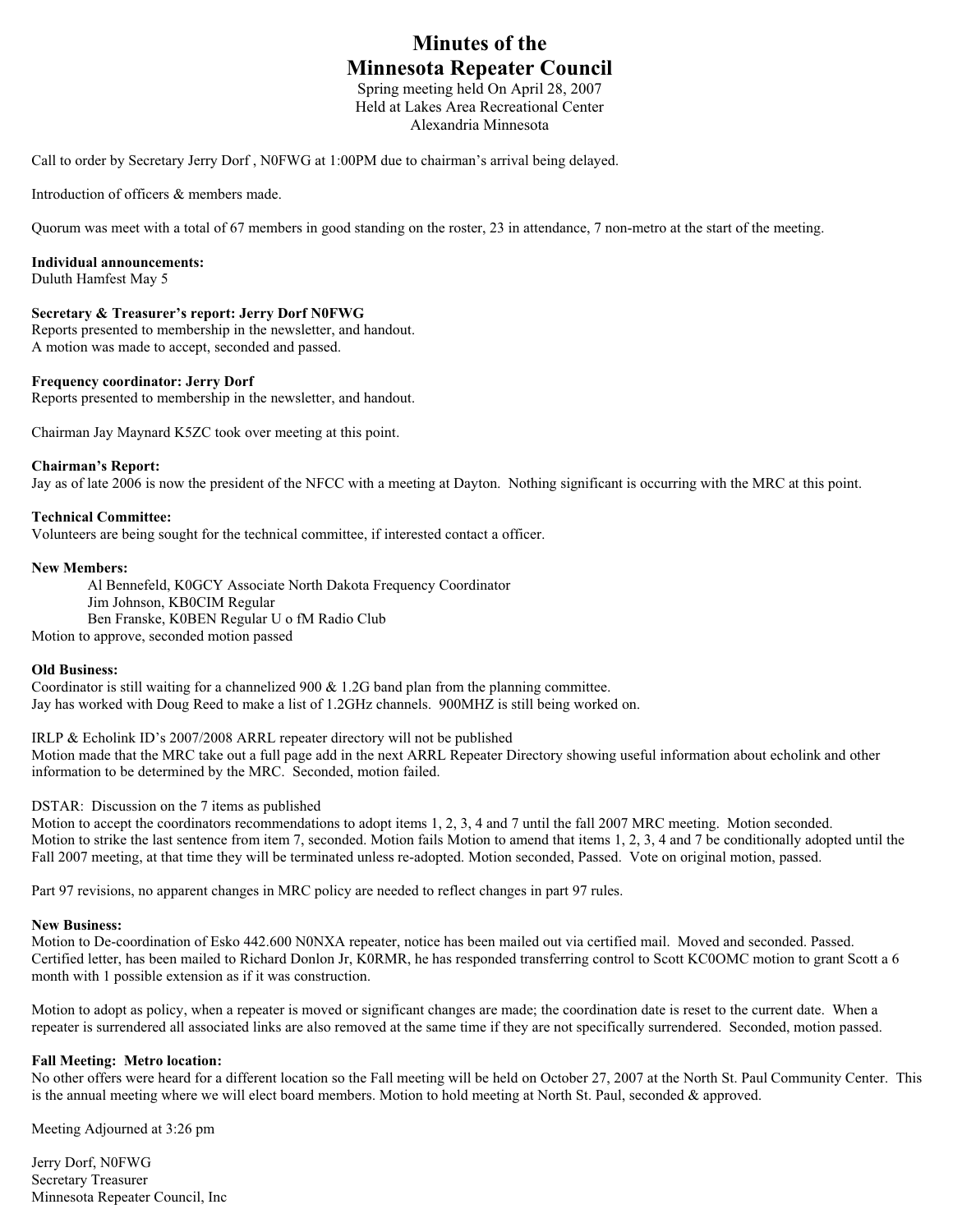## Handout as presented at the Spring 2007 Meeting

## Narrowband Digital System Draft Standards for Coordination

These standards apply to any narrowband digital mode with an emission designator specifying a necessary bandwidth of no more than 13 kHz, such as APCO Standard P25 or D-Star.

1) Any repeater owner may convert his coordination from analog FM to narrowband digital at any time upon notifying the frequency coordinator. He may only convert back if no narrowband digital system has been coordinated on a frequency 10 kHz away within 120 miles, or 12.5 or 15 kHz away within 30 miles.

2) Narrowband digital systems may be coordinated 10 kHz away from adjacent narrowband digital systems with no minimum geographic separation.

3) Narrowband digital systems may be coordinated 20 kHz or more away from analog FM systems with no minimum geographic separation.

4) Narrowband digital systems may be coordinated less than 10 kHz away from other systems, either narrowband digital or analog FM, only if the same geographic separation requirements are met as currently exist for analog FM.

5) Narrowband digital systems may be coordinated 12.5 or 15 kHz away from analog FM systems with a minimum geographic separation of 30 miles, or if significant terrain features prevent signals from propagating into the adjacent system's coverage area. Narrowband digital systems on these frequencies will use the opposite frequency of the pair for transmit and receive from normal. If an analog FM system receives interference from a narrowband digital system on an adjacent channel more than 10 kHz away, it will be required to use CTCSS decoding on its receiver as a first step to resolve the interference.

6) There are nine new frequency pairs available on 2 meters for narrowband digital systems. The pairs are 146.41 through 146.49, 10 kHz apart, with a  $+1$  MHz offset; the system will transmit on the lower frequency of the pair, and receive on the higher frequency.

7) Coordinations under these standards are provisional pending final adoption of changes to the MRC band plan and standards of coordination. Narrowband digital systems may be asked to change frequencies as experience is gained if these standards are found to be unworkable. Every effort will be made to accommodate provisionally-coordinated narrowband digital systems should changes be necessary. It is anticipated that a minimum of one year will pass before any final changes to the MRC band plan or standards of coordination are made.

Coordinators recomendations:

Conditionally adopt on a trail basis items 1, 2, 3, 4, 7 until the fall meeting.

Geographic features will need to be defined further as opens a possibility of speculation and interpretation by others.

Item 5 should be presented to the MRC body as a whole for comments and consideration. It raises a question of who should be protected, the older technology or the new. Or protect the users or the repeaters.

Item 6 will be controversial with simplex users.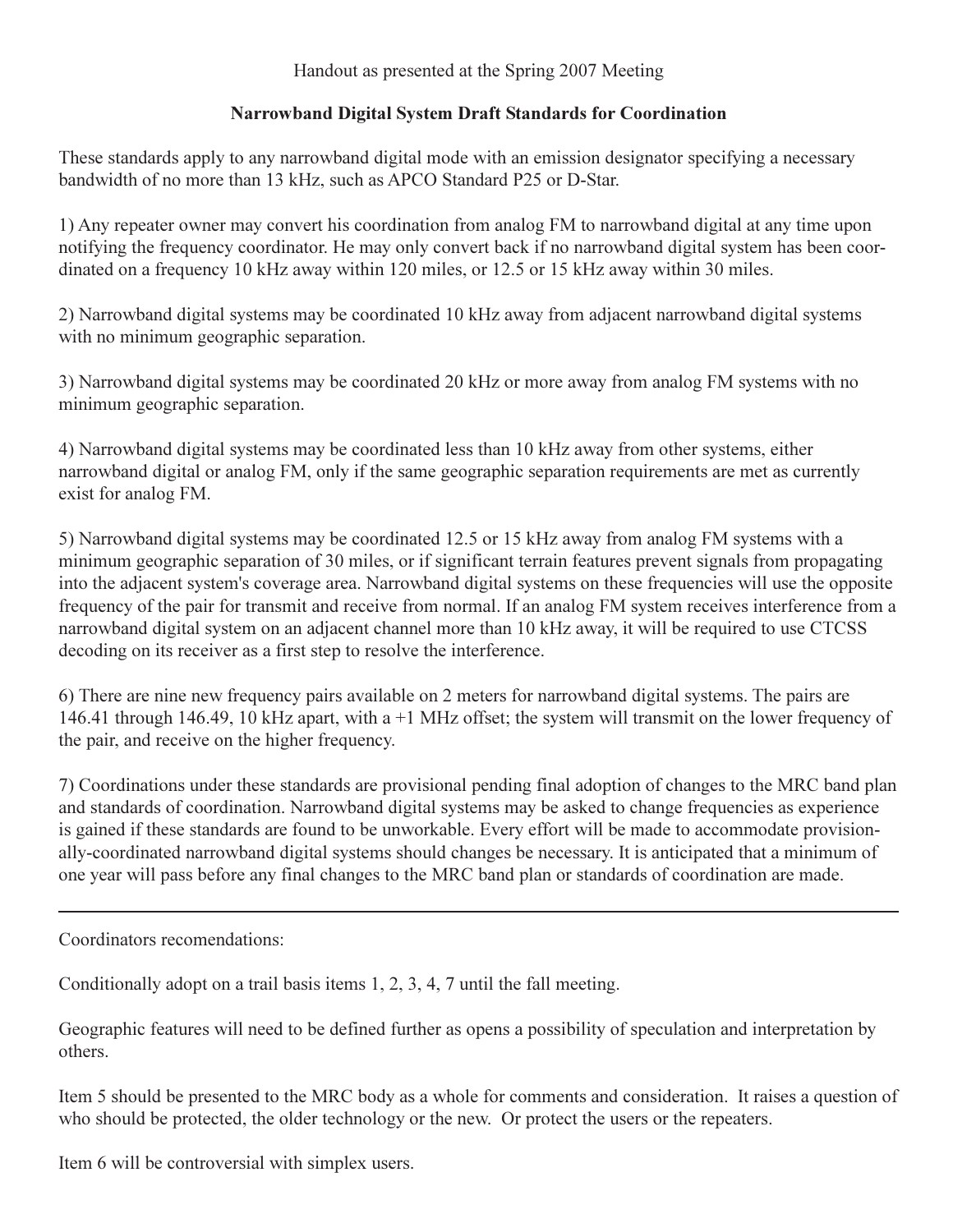## **Minnesota Repeater Council Checking Account** Report as of August 13, 2007

| Date       | <b>Type</b> | <b>Description</b>                 | <b>Debit</b> | <b>Credit</b> | <b>Balance</b> | <b>Comments</b>                     |
|------------|-------------|------------------------------------|--------------|---------------|----------------|-------------------------------------|
| 11/15/2006 | 2069        | Postmaster                         | \$4.64       |               | \$4,055.05     | Certified letter for waiting list   |
| 2/1/2007   | 2070        | Lakes Area Recreation Center       | \$63.90      |               | \$3,991.15     | Room rental                         |
| 2/6/2007   | <b>DEP</b>  | St. Cloud Radio Club / Art Carlson |              | \$10.00       | \$4,001.15     | <b>Dues 2007</b>                    |
|            | <b>DEP</b>  | <b>JON KRIZEK</b>                  |              | \$10.00       | \$4,011.15     | <b>Dues 2007</b>                    |
| 2/17/2007  | 2071        | Postmaster                         | \$39.00      |               | \$3,972.15     | Postage                             |
| 3/3/2007   | <b>DEP</b>  | <b>RON KITTELSON</b>               |              | \$20.00       | \$3,992.15     | <b>Dues 2008</b>                    |
| 2/20/2007  | 2072        | Postmaster                         | \$9.28       |               | \$3,982.87     | <b>Certified letters</b>            |
| 3/16/2007  | 2073        | <b>Custom Business Forms</b>       | \$95.85      |               | \$3,887.02     | <b>Print Newsletter</b>             |
| 3/23/2007  | Dep         | <b>STEVE LYNN</b>                  |              | \$20.00       | \$3,907.02     | <b>Dues 2008</b>                    |
|            | <b>DEP</b>  | Steve CSIZMADIA                    |              | \$10.00       | \$3,917.02     | <b>Dues 2008</b>                    |
| 4/2/2007   | <b>DEP</b>  | David Kellner                      |              | \$10.00       | \$3,927.02     | <b>Dues 2007</b>                    |
| 4/9/2007   | <b>DEP</b>  | Dean BOELTER                       |              | \$10.00       | \$3,937.02     | <b>Dues 2008</b>                    |
|            | <b>DEP</b>  | Allan Bennefeld                    |              | \$15.00       | \$3,952.02     | Dues 2009 Assoc membership          |
| 4/18/2007  | <b>DEP</b>  | <b>ARRL</b>                        |              | \$297.00      | \$4,249.02     | Repeater Directory payment          |
|            |             | <b>TCRC/Ivan Frantz</b>            |              | \$10.00       | \$4,259.02     | <b>Dues 2007</b>                    |
| 4/28/2007  | 2074        | Jay Maynard                        | \$145.21     |               | \$4,113.81     | Pizza & pop                         |
| 4/30/2007  | <b>DEP</b>  | Pizza Donation                     |              | \$71.00       | \$4,184.81     | Donations towards Pizza             |
|            |             | Margaret Jordan                    |              | \$10.00       | \$4,194.81     | Dues to 2007                        |
|            |             | Harold Clough                      |              | \$10.00       | \$4,204.81     | Dues to 2007                        |
|            |             | Geoffery Ernst                     |              | \$20.00       | \$4,224.81     | Dues to 2012                        |
|            |             | <b>Bruce Granger</b>               |              | \$10.00       | \$4,234.81     | Dues to 2007                        |
|            |             | John Swanson                       |              | \$10.00       | \$4,244.81     | Dues to 2007                        |
|            |             | Don Hengemuehle                    |              | \$10.00       | \$4,254.81     | Dues to 2008                        |
|            |             | Erik Jacobson                      |              | \$10.00       | \$4,264.81     | Dues to 2007                        |
|            |             | Jim Johnson                        |              | \$10.00       | \$4,274.81     | Dues to 2007                        |
|            |             | <b>Ben Franske</b>                 |              | \$10.00       | \$4,284.81     | Dues to 2007                        |
| 5/2/2007   | 2075        | North St. Paul Community Center    | \$170.00     |               | \$4,114.81     | Room rental                         |
|            | 2076        | North St. Paul Community Center    | \$75.00      |               | \$4,039.81     | Damage Deposit                      |
| 6/28/2007  | Dep         | Randy Donahue/Murray County        |              | \$20.00       | \$4,059.81     | <b>DUES 2008</b>                    |
|            |             | <b>DAN SWEE</b>                    |              | \$40.00       | \$4,099.81     | <b>DUES 2010</b>                    |
| 7/7/2007   | 2077        | Jerry Dorf                         | \$37.72      |               | \$4,062.09     | Anchor paper re-imb Paper/enevolpes |
| 7/7/2007   | 2078        | Postmaster                         | \$126.80     |               | \$3,935.29     | Postage                             |
| 8/6/2007   | 2079        | <b>Pair Networks</b>               | \$124.43     |               | \$3,810.86     | Web hosting                         |

Notes:

1. New & pending memberships checks have been deposited to avoid the past "Stale Check" problems.

2. The date in the comment field shows dues paid to the end of that year.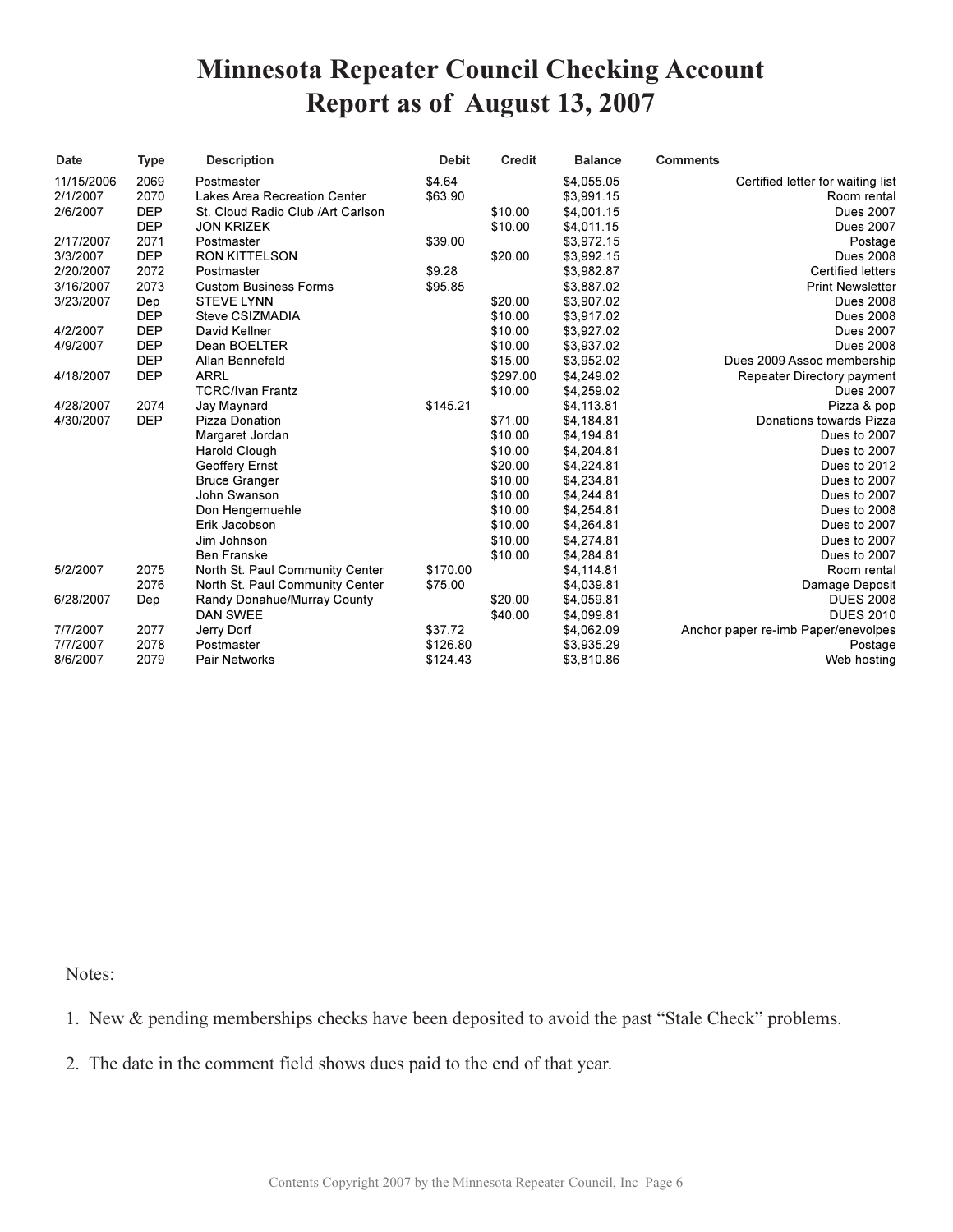# Minnesota Repeater Council

Membership and Renewal application form

|                                                                                                                                                                                                                                               | Trustee information (MRC Main Contact).                                                                                                                                            |  |  |
|-----------------------------------------------------------------------------------------------------------------------------------------------------------------------------------------------------------------------------------------------|------------------------------------------------------------------------------------------------------------------------------------------------------------------------------------|--|--|
| Trustee Callsign:                                                                                                                                                                                                                             |                                                                                                                                                                                    |  |  |
|                                                                                                                                                                                                                                               |                                                                                                                                                                                    |  |  |
|                                                                                                                                                                                                                                               | City:                                                                                                                                                                              |  |  |
|                                                                                                                                                                                                                                               |                                                                                                                                                                                    |  |  |
| Club or alternate contact/mailing address.                                                                                                                                                                                                    |                                                                                                                                                                                    |  |  |
|                                                                                                                                                                                                                                               |                                                                                                                                                                                    |  |  |
|                                                                                                                                                                                                                                               |                                                                                                                                                                                    |  |  |
|                                                                                                                                                                                                                                               |                                                                                                                                                                                    |  |  |
| <b>Type of Application:</b><br>Renewal $\lceil \rceil$                                                                                                                                                                                        | Trustee Change [ ]<br>New membership $\lceil \quad \rceil$<br>Database Update [ ]                                                                                                  |  |  |
| Regular Membership<br>Dues \$10.00 year                                                                                                                                                                                                       | Organization or individual who is operating a FCC licensed Amateur Repeater station on a<br>frequency coordinated by the MRC. Has one vote at all meetings. Receives all mailings. |  |  |
| Associate Member<br>Organization or individual with a active interest in constructing an Amateur Radio Repeater station<br>or in the activities of the MRC. Can participate in the activities of the MRC but has no vote.<br>Dues \$5.00 year |                                                                                                                                                                                    |  |  |
|                                                                                                                                                                                                                                               |                                                                                                                                                                                    |  |  |
| Newsletter                                                                                                                                                                                                                                    | Receives one copy of MRC newsletter for 1 year. Dues \$5.00<br>Or download for free from the MRC webpage                                                                           |  |  |
| Signed: Repeater Trustee/Regular Member                                                                                                                                                                                                       | Date:                                                                                                                                                                              |  |  |
| Mail all Applications and dues to:<br>Minnesota Repeater Council                                                                                                                                                                              | Other Info:<br># of years Paid: $\frac{1}{2}$                                                                                                                                      |  |  |
| Jerry Dorf, N0FWG Secretary/Treasurer<br>1402 Pulaski Road                                                                                                                                                                                    | Total Amount:                                                                                                                                                                      |  |  |
| Buffalo MN 55313<br>763-682-2169 Voice 952-473-5819 Fax                                                                                                                                                                                       | $Check \#:\n$                                                                                                                                                                      |  |  |
| jerryd@jerryd.net                                                                                                                                                                                                                             | Name on Check:                                                                                                                                                                     |  |  |
| Membership Approval Granted:                                                                                                                                                                                                                  | Date:                                                                                                                                                                              |  |  |